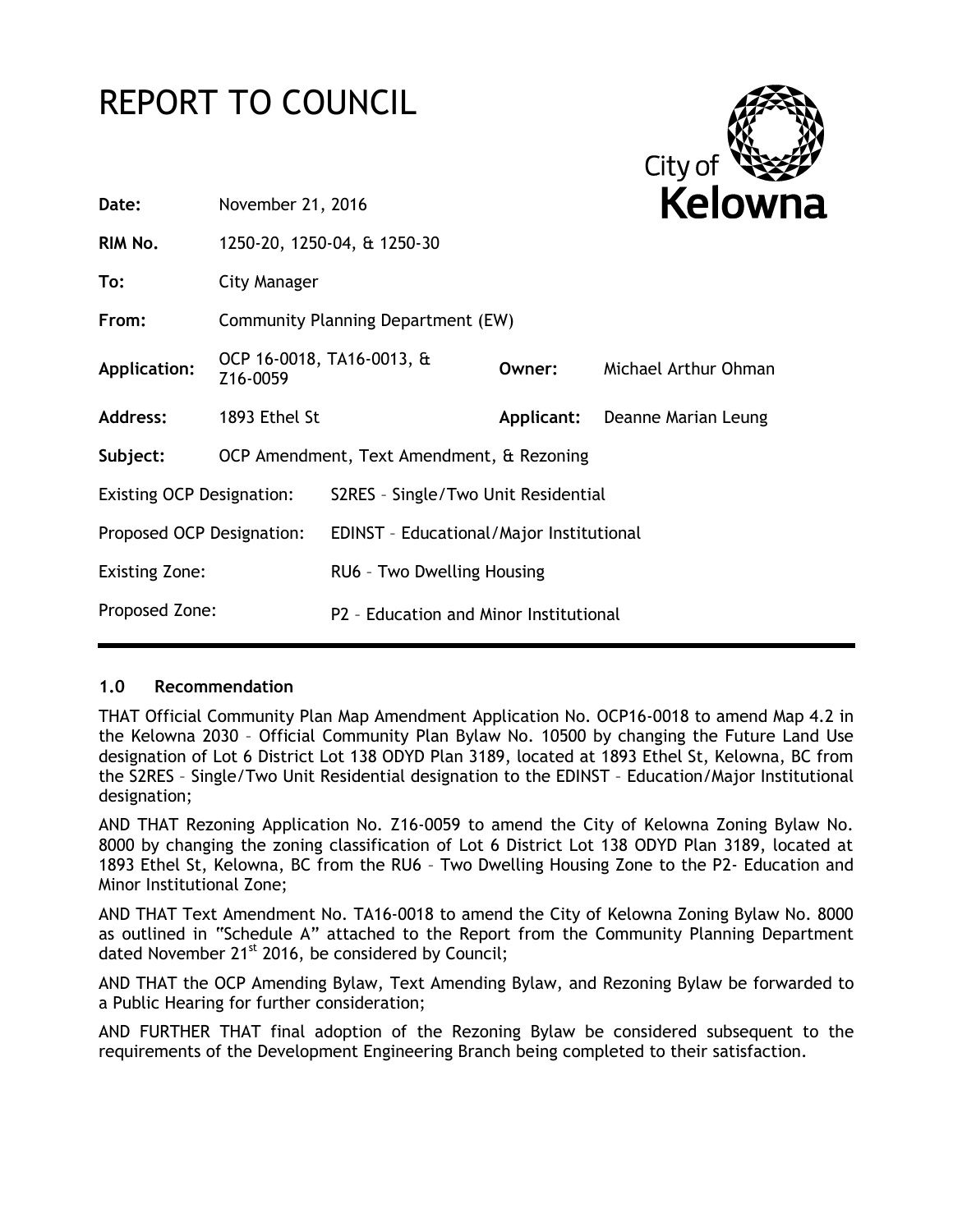# **2.0 Purpose**

To consider an application to amend the Official Community Plan, rezone the subject property, and amend the interpretation of 'health services, minor' within the P2 Zone to facilitate the operation of a counselling office.

# **3.0 Community Planning**

Community Planning supports the Official Community Plan and Zoning Bylaw amendment applications. The proposed land use, a counselling office, is not expected to generate any land use conflicts with surrounding residential uses. The subject property is a corner lot, in close proximity to other educational and institutional uses. The size of the property is a limiting factor and the availability of parking on site can only support minor educational and institutional uses. The property will maintain the single family character with screened parking and minor external modifications including bicycle parking and an accessible ramp.

# **4.0 Proposal**

# 4.1 Background

The applicant currently operates Stepping Stones Counselling Group at 1369 Richter Street. Stepping Stones Counselling Group specializes in counselling for vulnerable and complex children. The applicant would like to relocate to the subject property, 1893 Ethel St, because it is a larger space and centrally located.

# 4.2 Project Description

The applicant has applied to amend the Official Community Plan and Rezone the subject property to facilitate the operation of a counselling office. A text amendment to the health services, minor interpretation and the P2 Zone is also to be considered. The current OCP designation for the property is S2RES Single/Two Unit Residential and the zoning is RU6 – Two Dwelling Housing.

The primary proposed use for the existing house is to provide child counselling, not currently permitted in the RU6 Zone. Adult/family counselling is also proposed but is generally in the context of the child as the primary referral. Recreation therapy and small group therapy sessions to a maximum of 6 children would also be offered at the Ethel St location. The existing house will not be used for residential purposes. The applicant's development proposal as well as two letters of support from a current and past neighbour are attached for review (Attachments A  $E$  B).

In addition to the proposal at 1893 Ethel St, the proposed text amendments to the health services, minor interpretation will facilitate additional therapy uses including occupational therapy, currently proposed by a prospective buyer at the applicant's current 1369 Richter Street location. As the Richter Street property is already zoned P2, no additional amendments are proposed.

# Rezoning and OCP Amendment

In order to permit the proposed use, rezoning to a zone that permits health services is required. Health services is permitted in a number of commercial and health district zones, as well as the P1 and P2 Zones. Given the location of the subject property outside the OCP Health District future land use designation and the other permitted uses in the commercial zones including gas bars, rezoning to a commercial or HD zone was not recommended. Similarly, the permitted uses in the P1 Zone were too intensive for the subject property.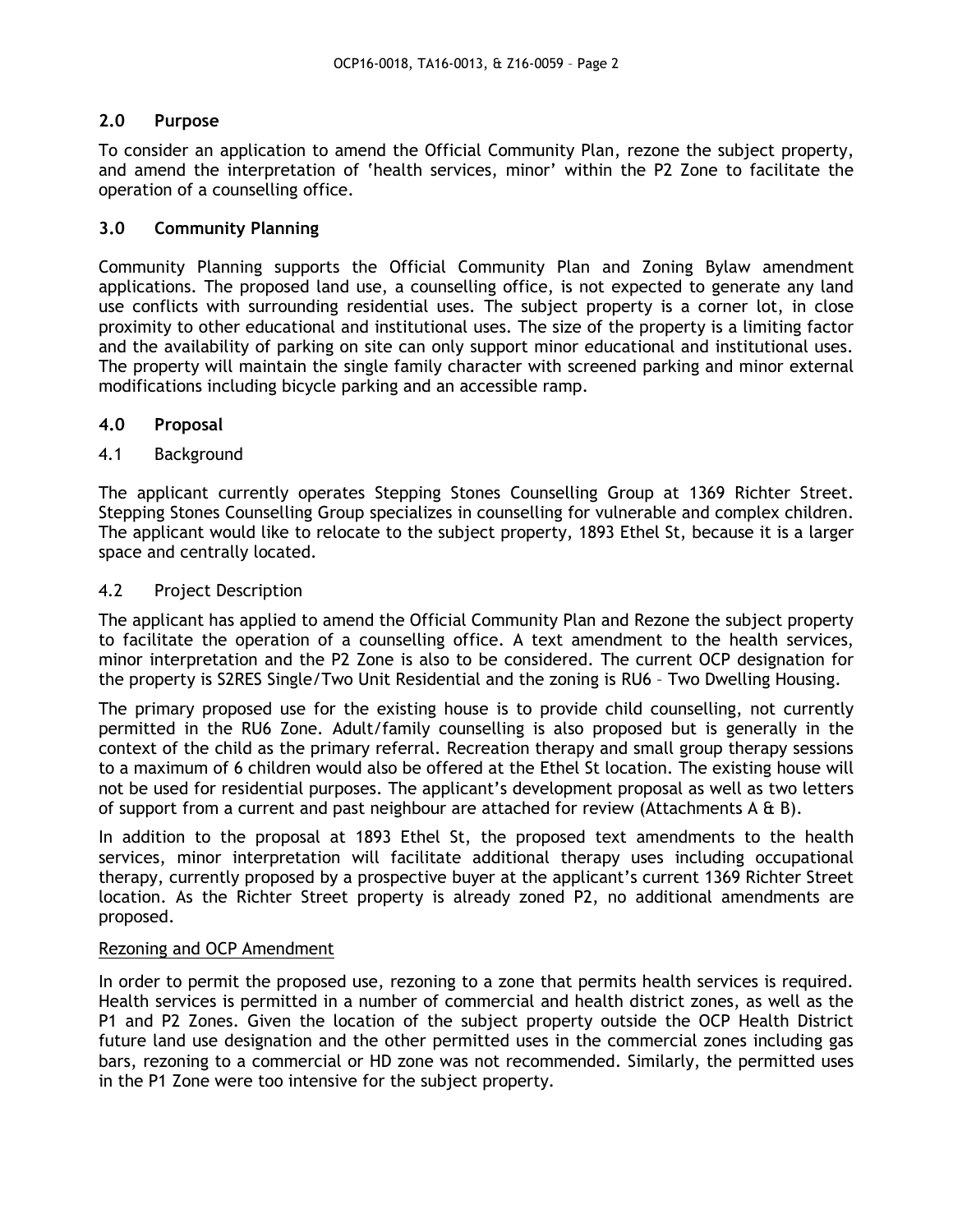The P2 – Education and Minor Institutional Zone has a smaller scale of uses more appropriate to the location and size of the subject property. However, the size of the property, particularly the availability of parking, will be a limiting factor in allowing other uses currently permitted in the P2 Zone on site. Taking into consideration the maximum 60% site coverage for buildings and parking, it would not be possible for higher impact uses including community recreation services or religious assemblies to be accommodated on site.

#### Text Amendment

In order to allow adult counselling, complimentary therapy services, and group therapy sessions in the P2 Zone, text amendments to the health services, minor interpretation and the P2 Zone are proposed.

The current interpretation of health services, minor *means development used for the provision of child counselling services*. The proposed text amendments remove "child" from the interpretation, add "therapeutic services", and restrict the number of clients for a health services, minor use to a maximum of six (6), for lots smaller than 1000  $m^2$  in the P2 Zone.

#### Preservation of Neighbourhood Character

The site can accommodate the 4 required parking spaces for the proposed health services use (Site Plan and Parking Rationale – Attachments C & D). Parking will be accessed off the lane and will be screened with existing hedges and the addition of fencing. Bicycle parking is proposed at the front of the property facing Ethel St. The residential character of the property will be maintained and no exterior changes are proposed to the building apart from an accessible ramp and bicycle parking.

## 4.3 Site Context

The 769  $m^2$  property is a corner lot located in the South Pandosy - KLO city sector, at the intersection of Sutherland Ave and Ethel St. The surrounding neighourhood is primarily residential but has also Education and Minor Institutional uses. Within approximately 75 m of the subject property is Immaculate Conception Church and Clubhouse at Sutherland, a 90 children capacity daycare.

| <b>Orientation</b> | <b>Zoning</b>              | <b>Land Use</b> |
|--------------------|----------------------------|-----------------|
| North              | RU6 - Two Dwelling Housing | Residential     |
| East               | RU6 - Two Dwelling Housing | Residential     |
| South              | RU6 - Two Dwelling Housing | Residential     |
| West               | C10 - Heritage Cultural    | Residential     |

Specifically, adjacent land uses are as follows: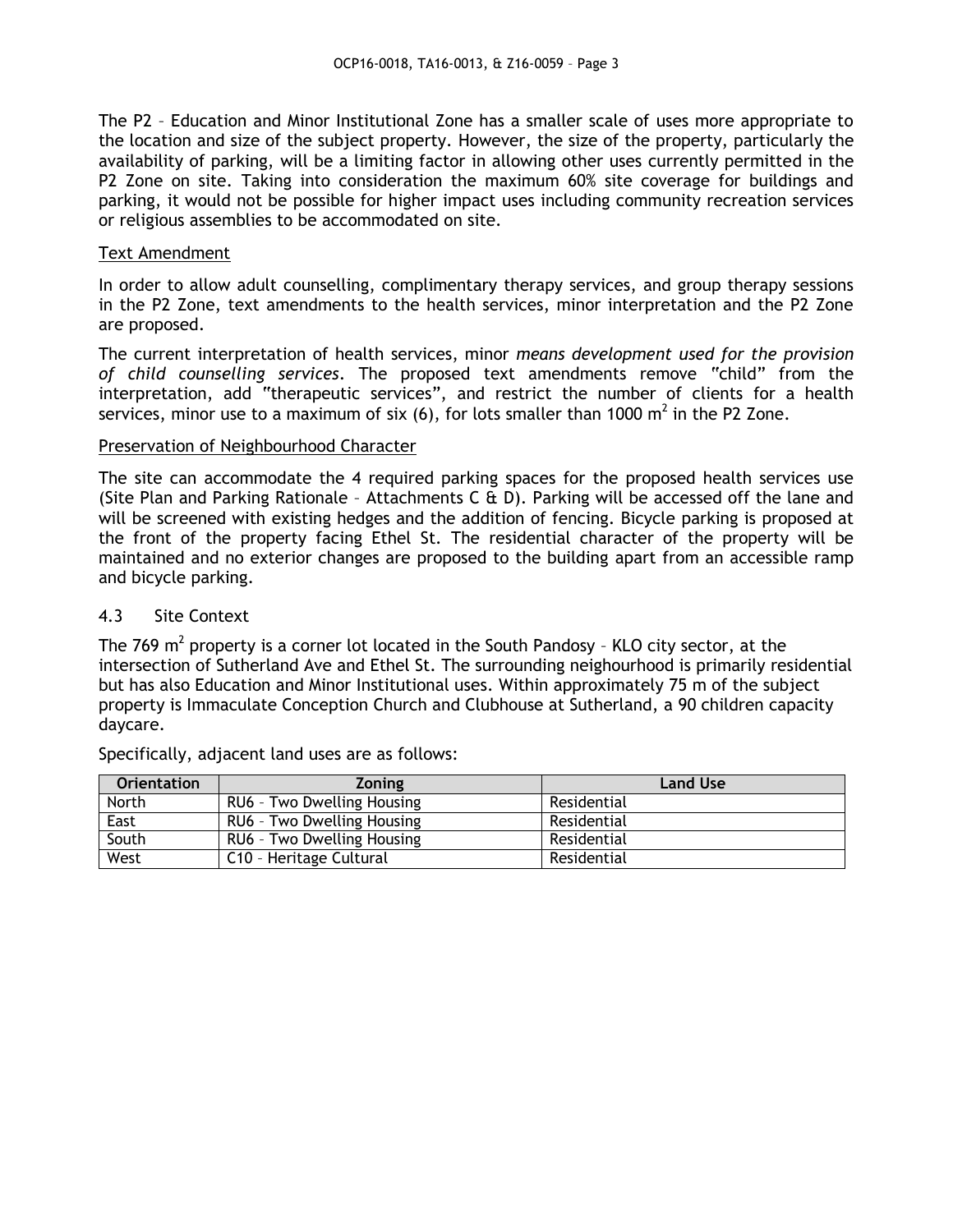**Subject Property Map:** 1893 Ethel St



# 4.4 **Zoning Analysis Table**

| <b>Zoning Analysis Table</b>         |                                         |                                |  |  |  |  |
|--------------------------------------|-----------------------------------------|--------------------------------|--|--|--|--|
| <b>CRITERIA</b>                      | <b>P2 ZONE REQUIREMENTS</b>             | <b>PROPOSAL</b>                |  |  |  |  |
| Existing Lot/Subdivision Regulations |                                         |                                |  |  |  |  |
| Lot Area                             | $660 \text{ m}^2$<br>769 m <sup>2</sup> |                                |  |  |  |  |
| Lot Width                            | 18.0 <sub>m</sub>                       | 18.29 m                        |  |  |  |  |
| Lot Depth                            | 30.0 m                                  | 37.19 m                        |  |  |  |  |
| <b>Development Regulations</b>       |                                         |                                |  |  |  |  |
| Site Coverage (Building)             | 40%                                     | 21%                            |  |  |  |  |
| Site Coverage (Building, parking)    | 60%                                     | 44%                            |  |  |  |  |
| Height                               | 3 storeys                               | 2 storeys                      |  |  |  |  |
| <b>Front Yard</b>                    | 6.0 <sub>m</sub>                        | 12.48 m                        |  |  |  |  |
| Flanking Side Yard (south)           | 6.0 <sub>m</sub>                        | 4.56 m*                        |  |  |  |  |
| Side Yard (north)                    | 4.5 <sub>m</sub>                        | $2.45 \; \text{m}^*$           |  |  |  |  |
| Rear Yard                            | 7.5 <sub>m</sub>                        | 17.43 m                        |  |  |  |  |
| <b>Other Regulations</b>             |                                         |                                |  |  |  |  |
| Minimum Parking Requirements         | 4 spaces                                | 4 spaces                       |  |  |  |  |
|                                      | (health services uses)                  | (including 1 accessible space) |  |  |  |  |
| <b>Bicycle Parking</b>               | 6 spaces<br>(1 Class I; 5 Class II)     | 6 spaces                       |  |  |  |  |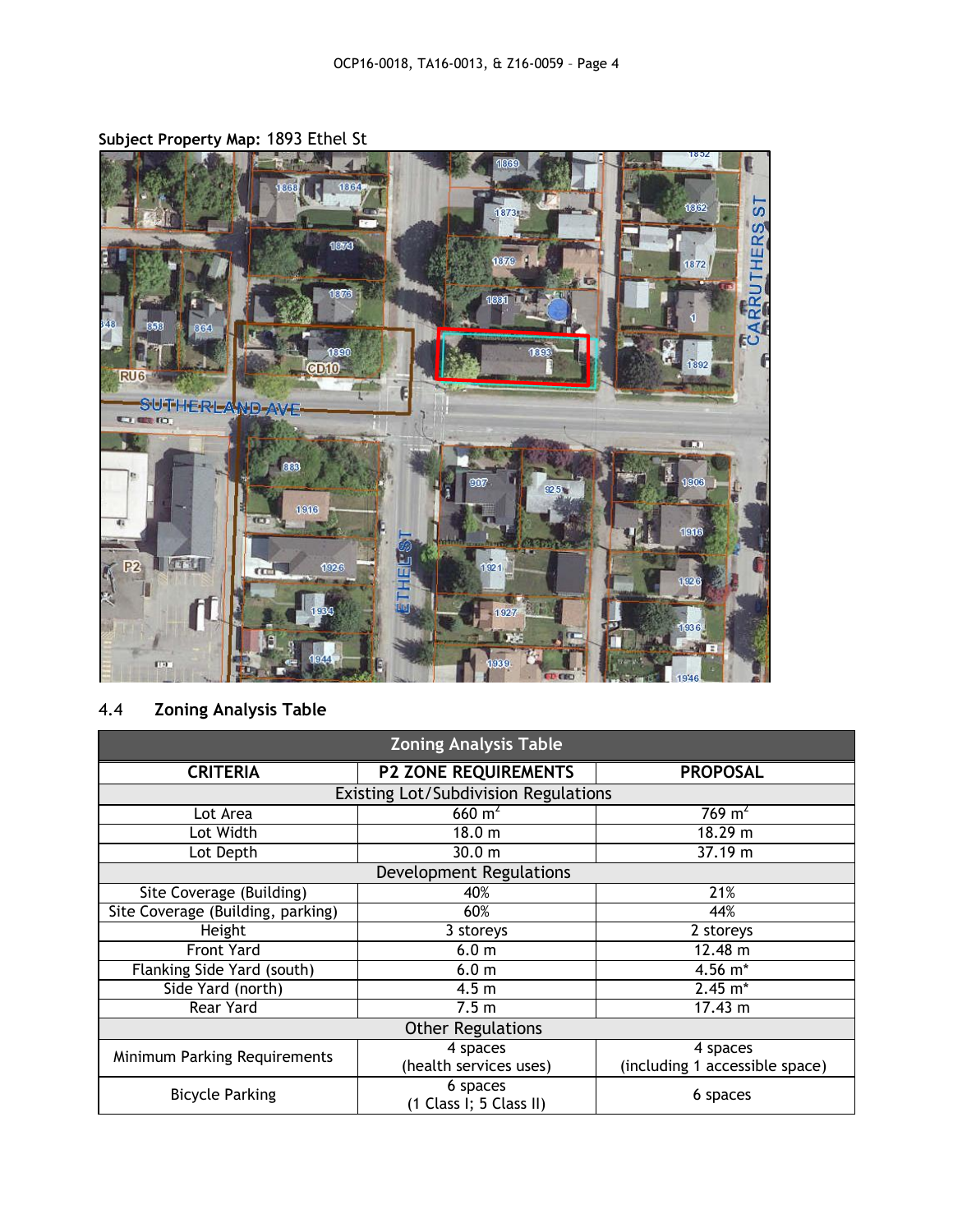**\* Legal non-conforming status**

## **5.0 Current Development Policies**

5.1 Kelowna Official Community Plan (OCP)

#### **Development Process**

Neighbourhood Impact<sup>1</sup>. When considering an OCP Amendment, the City will seek information with respect to the impact on land values related to the likelihood that other properties in the immediate neighbourhood will remain or develop as indicated in the OCP.

Health Care Facilities<sup>2</sup>. Support the extension of services and appropriate building expansions of the Kelowna General Hospital and other health care facilities, as provided for on the Generalized Future Land Use Map 4.1. The form and character of future expansions should be compatible with the surrounding neighbourhood context.

Evaluation Checklist<sup>3</sup>. Evaluate development applications that require an OCP amendment on the basis of the extent to which they comply with underlying OCP objectives, including the following:

- Does the proposed development respect the OCP Permanent Growth Boundary (OCP Map 4.1 and 5.2)?
- Is the proposed development located in an Urban Centre?
- Does the proposed development feature a mix of residential, employment, institutional, and/or recreational uses?
- Does the proposed development increase the supply of affordable housing (as defined in the OCP)?
- Is the property serviced with water and City sanitary sewer at the time of application?
- Is there transit service within 400 metres of major multiple unit residential projects  $(30 +$ units) or other non-residential projects or major employment generators (50 + employees)?
- Does the proposed project involve redevelopment of currently under-utilized, urbanized land?
- Does the proposed development contribute to preserving lands with slopes greater than 30%?
- Will the project likely facilitate future development on adjacent parcels that meets the policies of the OCP?
- Does the project avoid negative impacts (shadowing, traffic etc.) on adjoining properties?
- Is the project consistent with the height principles established in the OCP?
- Would the additional density or new land use designation enhance the surrounding neighbourhood (i.e. Complete Communities) or introduce incompatible uses?
- Could the project be supported without over-burdening existing park and other neighbourhood resources?
- Could the proposed project be built at minimal  $( $5$ ) cost to the City? (This should consider$ operational and maintenance costs.)

# **6.0 Technical Comments**

<sup>-</sup><sup>1</sup> City of Kelowna Official Community Plan, Policy 5.22.9 (Development Process Chapter).

 $2$  City of Kelowna Official Community Plan, Policy 5.32.10 (Development Process Chapter).

<sup>&</sup>lt;sup>3</sup> City of Kelowna Official Community Plan, Policy 5.39.1 (Development Process Chapter).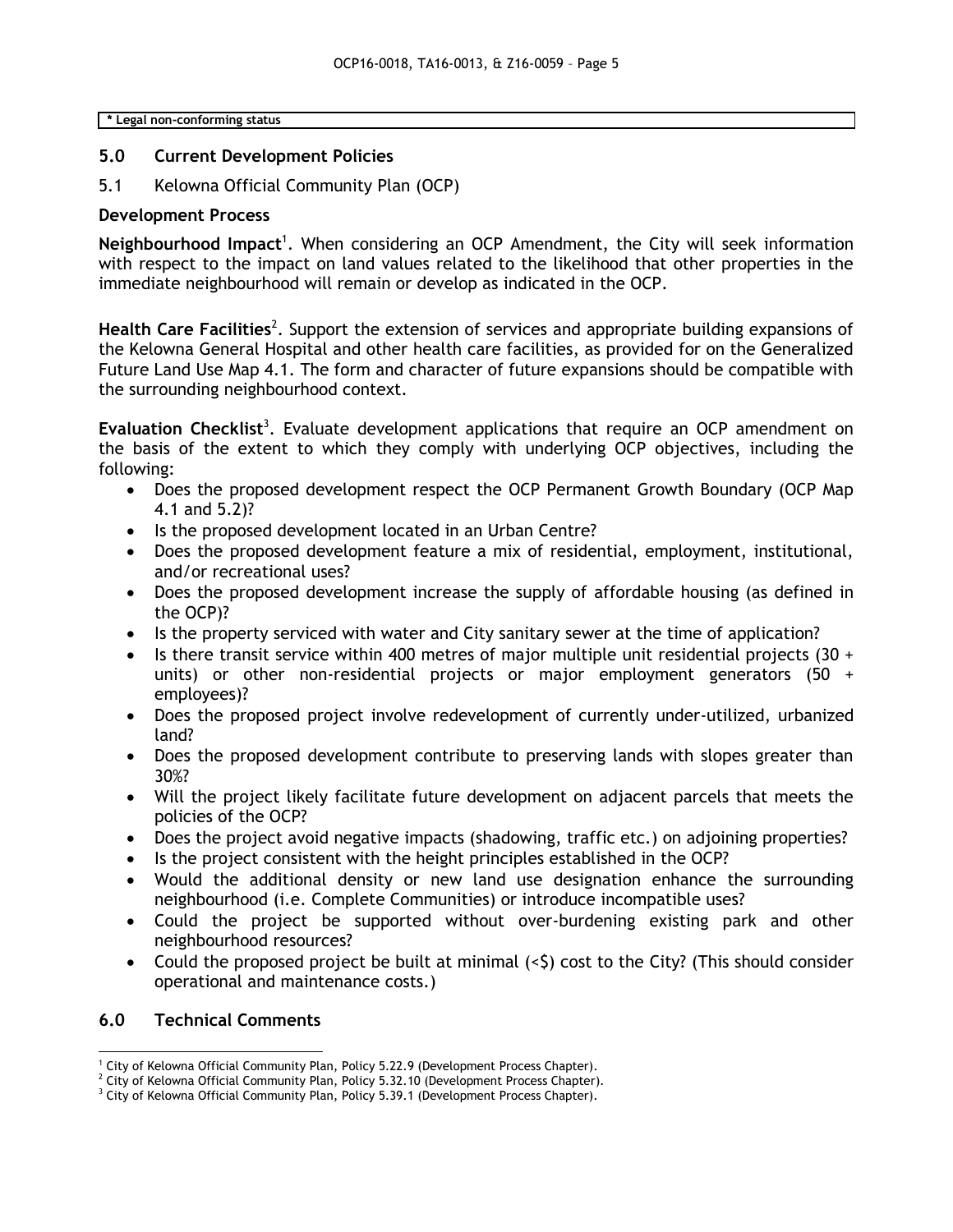# 6.1 Building & Permitting Department

No comment.

# 6.2 Development Engineering Department

See attached memorandum dated October 21, 2016.

# 6.3 Bylaw Services

No concerns.

# 6.4 Fire Department

No concerns with zoning. Ensure appropriate life safety equipment and devices.

# 6.5 Real Estate & Building

A 6.0 m corner rounding and road dedication is required for the Sutherland Ave active transportation corridor as per True Consulting Land Acquisition Plan Dwg # LA13 at the intersection of Ethel St and Sutherland Ave.

# 6.6 School District No. 23

No objections to the application as proposed.

# 6.7 FortisBC – Gas

No concerns.

# 6.8 FortisBC – Electric

Applicant responsible for costs associated with any change to the subject property's existing service, if any, as well as the provision of appropriate land rights where required. Otherwise, FBC(E) has no concerns with this circulation.

# **7.0 Application Chronology**

| Date of Application Received:<br>Date Public Consultation Completed: | September 2, 2016<br>October 3, 2016                                                                                                                                         |
|----------------------------------------------------------------------|------------------------------------------------------------------------------------------------------------------------------------------------------------------------------|
| Report prepared by:                                                  | Emily Williamson, Planner I                                                                                                                                                  |
| Reviewed by:<br>Reviewed by:<br><b>Approved for Inclusion:</b>       | Terry Barton, Urban Planning Manager<br>Ryan Smith, Community Planning Department Manager<br>Doug Gilchrist, Divisional Director, Community Planning &<br><b>Real Estate</b> |
| Attachments:<br>Attachment A - Applicant's Development Proposal      |                                                                                                                                                                              |

Attachment A - Applicant's Development Proposal

Attachment B - Neighbours' Letters of Support

Attachment C - Site Plan

Attachment D – Applicant's Parking Rationale

Attachment E - Development Engineering Memorandum, dated October 21, 2016